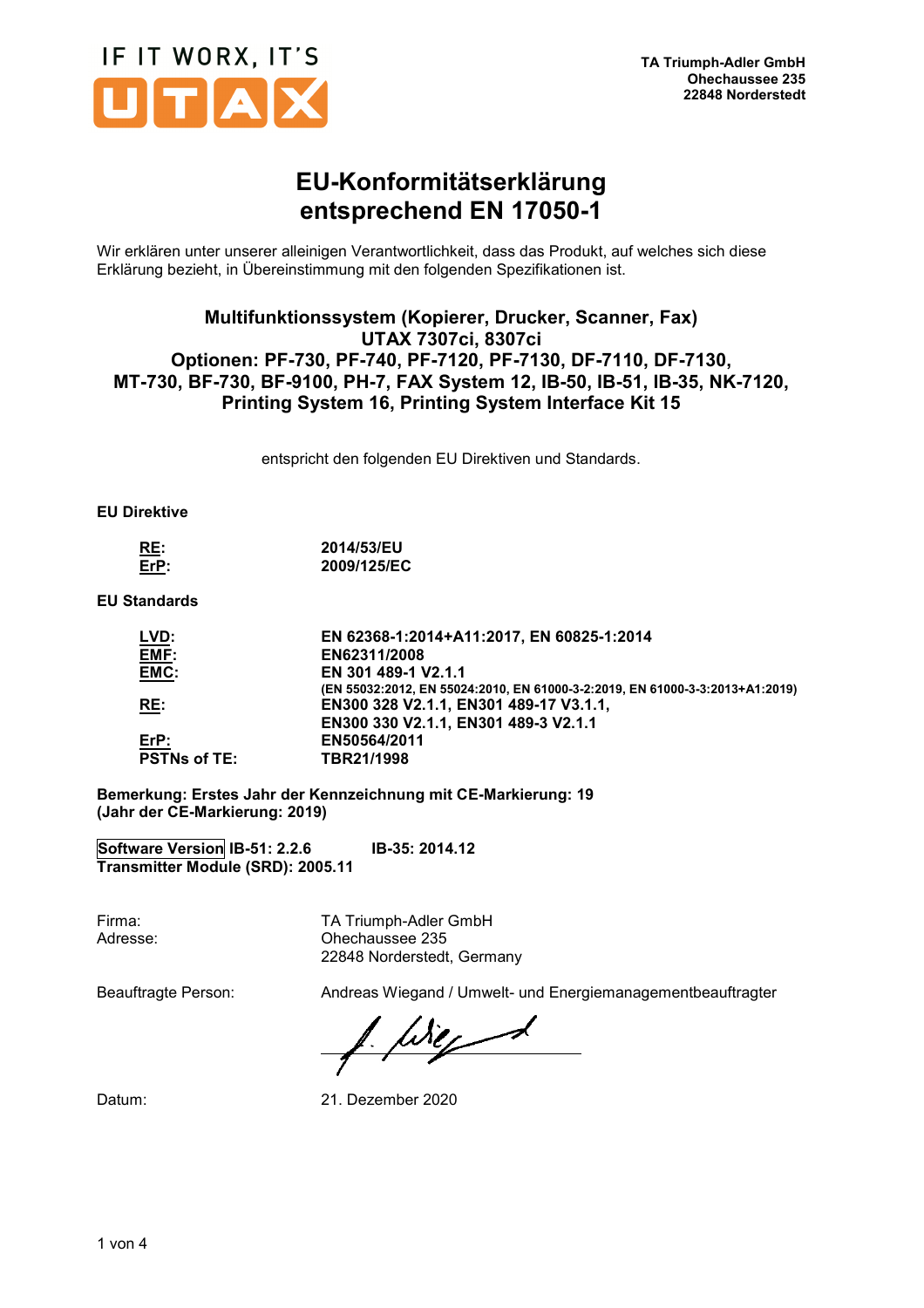

# **Objekt: OEM Modell**

## **Modellname: UTAX 7307ci, 8307ci**

Die oben erwähnten Produkte entsprechen den Kyocera Modellen "TASKalfa 7353ci / 8353ci". Die Unterschiede zu den Kyocera Modellen "TASKalfa 7353ci / 8353ci " sind nur die Modellnamen.

Die Konformitätsprüfungen nach 2014/53/EU und 2009/125/EC wurde unter Verwendung des Kyocera Document Solutions Modell durchgeführt.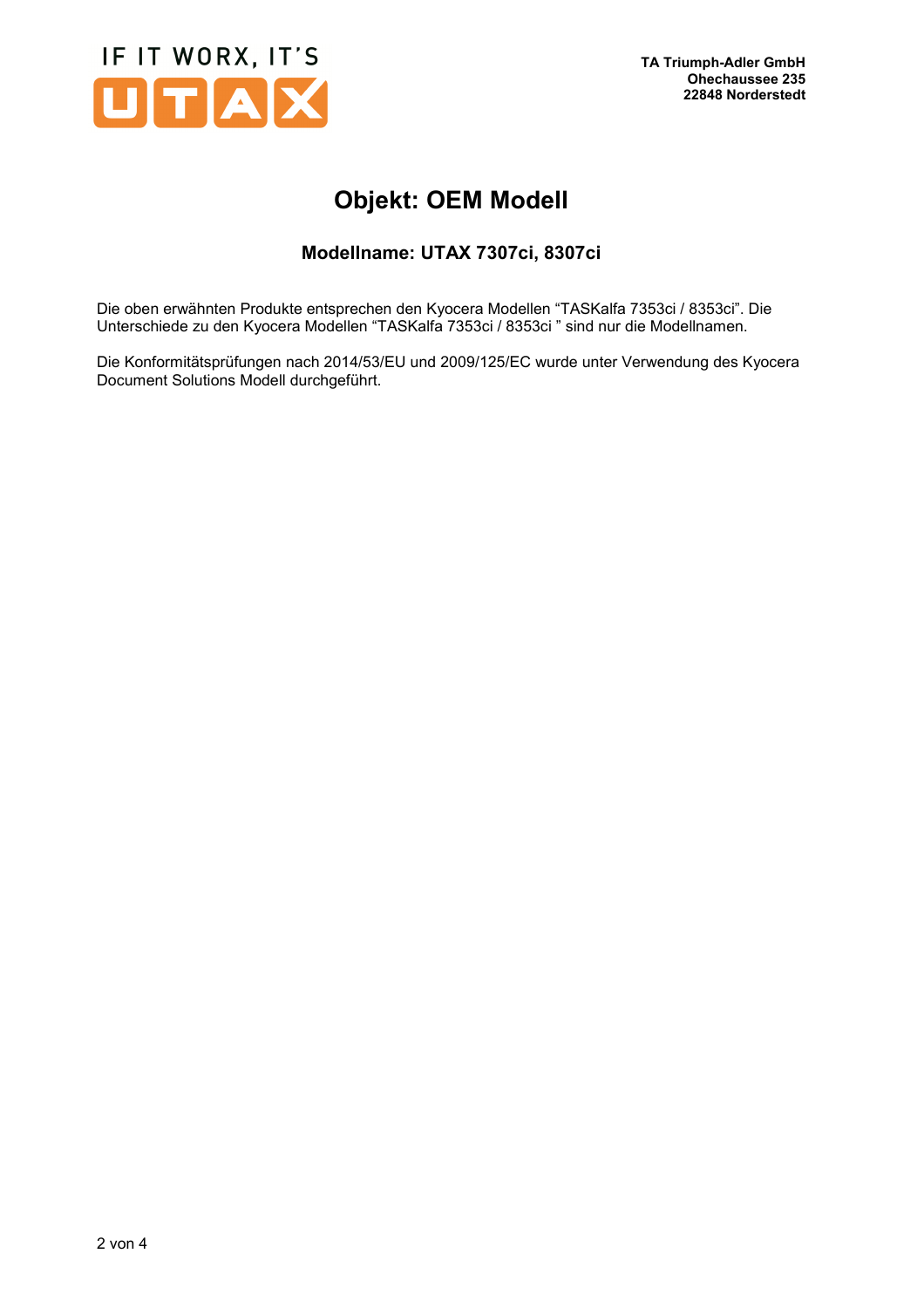

## **EU DECLARATION OF CONFORMITY according to EN 17050-1**

We declare under our sole responsibility that the product to which this declaration relates is in conformity with the following specifications.

### **Multifunction Printer (Copier, Printer, Scanner, Fax) UTAX 7307ci, 8307ci Options: PF-730, PF-740, PF-7120, PF-7130, DF-7110, DF-7130, MT-730, BF-730, BF-9100, PH-7, FAX System 12, IB-50, IB-51, IB-35, NK-7120, Printing System 16, Printing System Interface Kit 15**

conform the following EU Directives and Standards.

#### **EU Directive**

| RE:         | 2014/53/EU  |
|-------------|-------------|
| $E$ r $P$ : | 2009/125/EC |

#### **EU Standards**

| EN 62368-1:2014+A11:2017, EN 60825-1:2014                                    |
|------------------------------------------------------------------------------|
| EN62311/2008                                                                 |
| EN 301 489-1 V2.1.1                                                          |
| (EN 55032:2012, EN 55024:2010, EN 61000-3-2:2019, EN 61000-3-3:2013+A1:2019) |
| EN300 328 V2.1.1, EN301 489-17 V3.1.1,                                       |
| EN300 330 V2.1.1, EN301 489-3 V2.1.1                                         |
| EN50564/2011                                                                 |
| TBR21/1998                                                                   |
|                                                                              |

**Note: First year of of the CE Marking: 19 (Year of CE marking: 2019)** 

**Software Version IB-51: 2.2.6 IB-35: 2014.12 Transmitter Module (SRD): 2005.11** 

Company Name: TA Triumph-Adler GmbH Address: Ohechaussee 235 22848 Norderstedt, Germany

Authorized Officer: Andreas Wiegand

Environmental and energy manager representative

Wiez

Date: Date: December 21, 2020